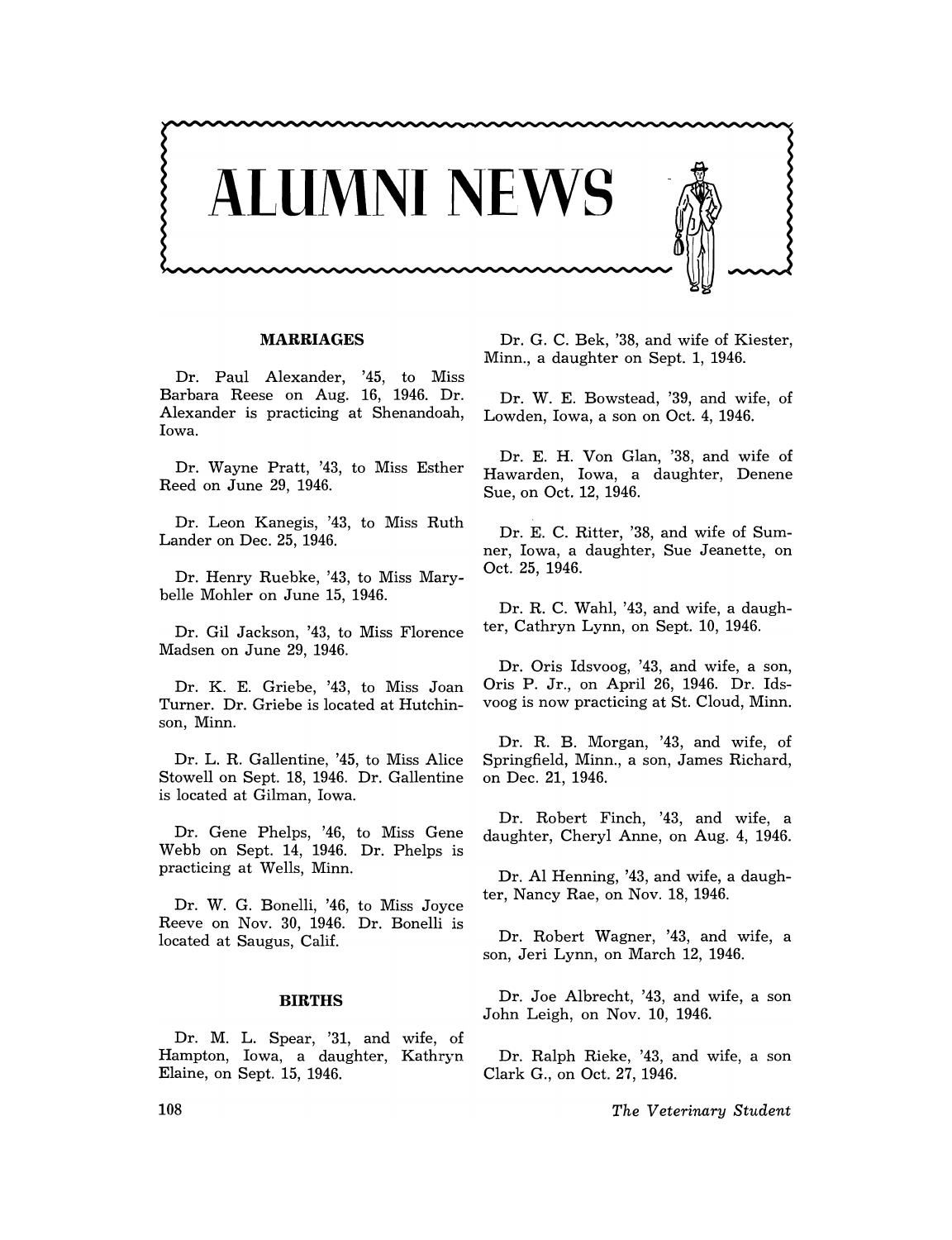Dr. Eric Isakson, '43, and wife, a son Eric H., on Oct. 1, 1946.

Dr. Ken Reinertson, '43, and wife, a son Eric Louis, on Jan. 9, 1947.

Dr. Robert Pierson, '43, and wife, a son Wm. Robert, on July 31, 1946.

Dr. David Fruit, '43, and wife, a son David James, Jr., on August 15, 1946.

## **GENERAL**

Dr. E. A. Benbrook was a speaker at the California Veterinary Medical Conference, and the Intermountain Veterinary Medical Association. Some of the Iowa State alumni who were also on the programs, or in attendance, were H. E. Bain, '45, Wayne Binns, '38, M. L. Boevers, '24, M. C. Coons, '41, L. D. DeLay, '34, R. C. Derrer, '41, J. W. Gilmore, '41, R. W. Gold, '39, J. C. Hicks, '20, G. C. Holm, '36, L. M. Hurt, '04, J. W. Hilton,

'43, E. E. Jones, '19, K. T. Maddy, '45, S. T. Micheal, '26, M. L. Miner, '41, R. E. Philbrick, '44, R. E. Pierson, '43, C. J. Peetz, '45, A. M. Scott, '43, R. H. Scofield, '21, R. W. Short, '38, G. M. Simmons, '25, H. G. Stoner, '43, R. L. Stowe, '41, A. L. Tietz, '41, R. M. Thomas, '16, and N. M. Twisselman, '36.

Dr. George Fowler was a speaker at the Illinois State Meeting in February, 1947, and reported that the alumni were well represented there. Dr. L. A. Dykstra, '37, of Auburn, Illinois, is president of the Illinois Association, Dr. W. D. Daugherty, '39, of Sterling, Illinois, is secretary, and Dr. C. R. Collins, '28, is a member of the executive board. At the February meeting, Dr. C. D. Van Houling, '42, spoke on his new position as head of the Department of Veterinary Medical Relations of the Illinois Agricultural Association. One of Dr. Van Houling's objects is to establish greater cooperation between the



*Winter, 1947* 109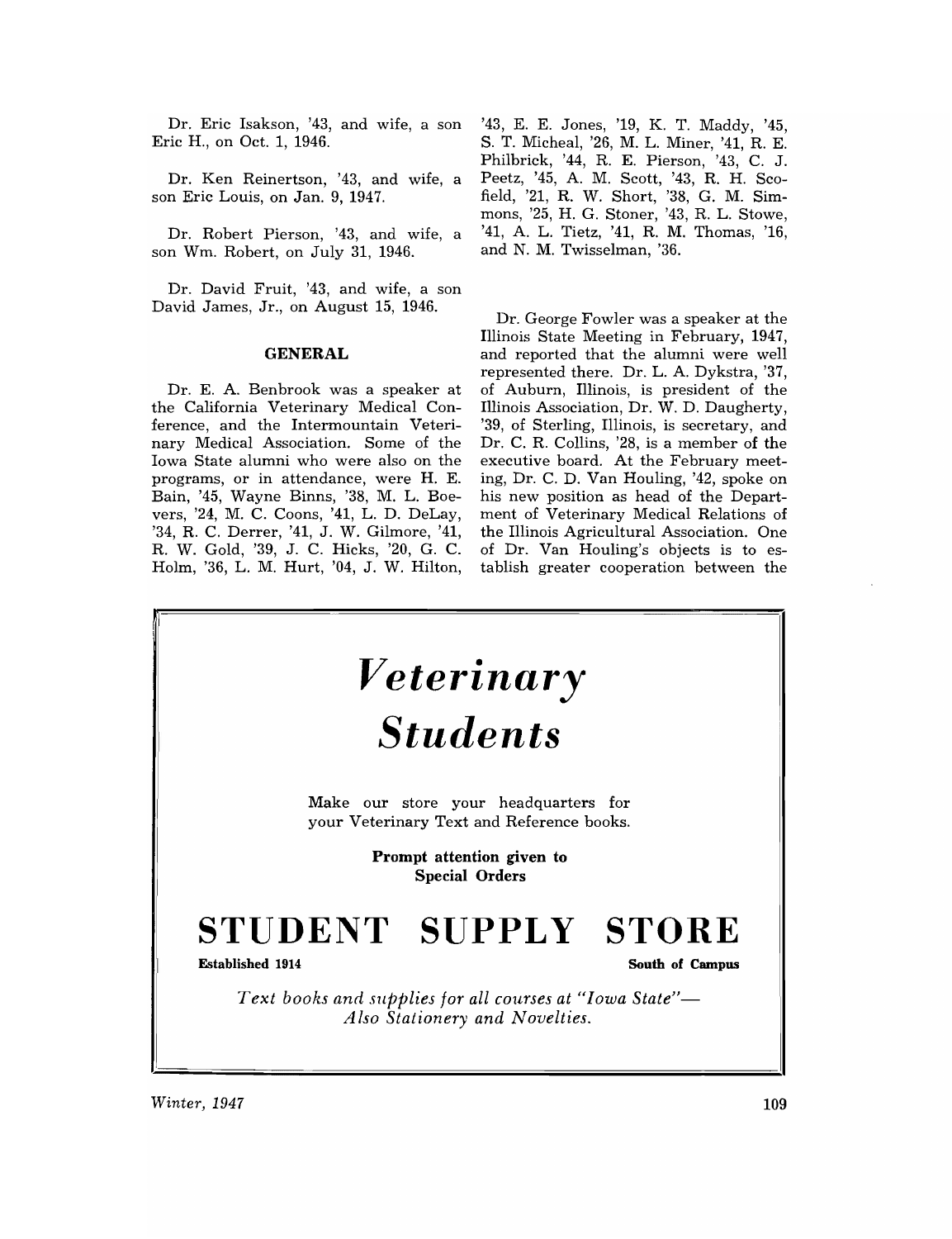veterinarians and such organizations as the Farm Bureau and State Extension Services.

Dr. Wayne Binns, '38, who is with the Department of Veterinary Science at Utah State Agricultural College, Logan, Utah, was chairman of the Question Box discussion at the Utah meeting. Recently, while enroute from Madison, Wis., where he delivered a paper on Newcastle Disease, he visited the Iowa State College campus.

Drs. Ray D. Hatch, '37, and Charles H. Cunningham, '38, are both with Michigan State College, Veterinary Division.

Dr. W. E. Merritt, '38, has moved from Chicago, Ill., to 4702 East Fourth Street, Tucson, Ariz.

Dr. J. A. McCurdy, '38, has joined the department of anatomy at the Washington State College.

Dr. L. A. Osborn, '38, who is now an officer in the U. S. Army Veterinary Corps, is stationed in Kolding, Denmark.

Dr. Glen C. Holm, '36, who is the state veterinarian of Idaho, at the University of Idaho, Moscow, was chairman of the research workers discussion at the Utah meeting.

Dr. M. J. Durant, '34, of Dows, Iowa, has remodeled a former cafe building in that city for his office and family residence.

Dr. J. B. Winkel, '32, of Algona, Iowa, has built a new office building and veterinary hospital.

Dr. E. B. Evans, '18, formerly Dean of the new school of veterinary medicine at the Tuskegee Institute, has recently resigned and returned to Prairie View, Tex.

Dr. S. T. Michael, '25, was recently elected second vice president of the California Association.

Dr. T. W. Millen, '39, formerly head of the Department of Animal Husbandry and Dairying at the Agricultural Institute, Allahabad, India, is now assistant in veterinary pathology and hygiene in the University of Illinois College of Veterinary Medicine.

Dr. E. H. Beretta, '30, is constructing a new office and hospital in Solon, Iowa.

Dr. E. V. Beamer, '40, established a pet hospital at 2103 Forest Ave., in Des Moines, Iowa.

Dr. M. N. Nuckolls, '40, is now practicing with Dr. J. G. Nash at Oskaloosa, Iowa.

Dr. M. V. Anderson, '40, has moved from Milan, Minn., to Morris, Minn.

Dr. R. C. Wahl, '43, purchased the practice of Dr. E. V. Stromland, '40, at Sibley, Iowa, in October, 1946. Dr. Stromland plans to establish a small animal practice in the South.

Dr. H. W. Dunne, '41, has left Omaha, Neb., and is now attending Michigan State College on an A.V.M.A. Research Fellowship. His new address is 448 Park Lane, East Lansing, Mich.

Dr. J. L. Welch, '41, has located for general practice at Clinton, Wis.

Dr. E. O. Nehmer, '42, has located at Kewaskum, Wis.

Dr. K. J. Hill, '43, of Adel, Iowa, was injured in an automobile accident in August, 1946.

Dr. J. C. McIntire, '43, has been discharged from military duties and plans to locate in practice in Louisiana.

Dr. Al Blair, '43, has been discharged from the army and is located at Irwin, Iowa.

Dr. James Thornton, '43, is practicing at Walcott, Iowa.

*The Veterinary Student*